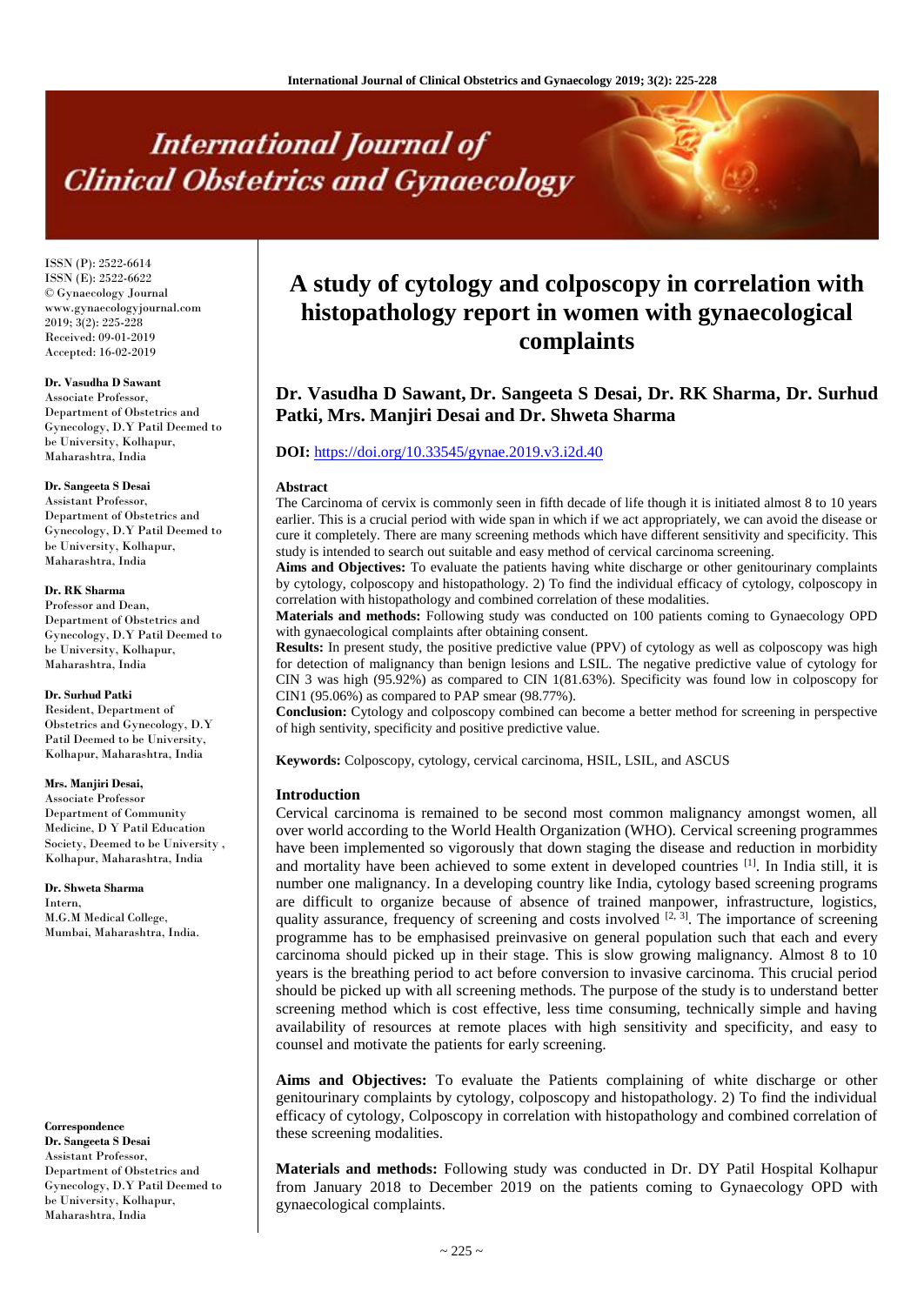**Inclusion Criteria:** The current study is conducted on patients of age group between 20 to 60 years having gynaecological complaints.

**Exclusion Criteria:** Patients with pregnancy and puerperium, previous surgery on Cervix, cauterisation on cervix cervical cerclage, amputation of cervix, utero-vaginal prolapse and clinically visible cervical growth Written consent was obtained.

100 patients were selected. All were subjected to Pap smear and colposcopy and biopsy from suspicious area. We have used conventional method of taking Pap smear with spatula. Two samples, one from squamocolumnar junction rotating 360 degree and from posterior fornix were taken.

#### **Observation**

| Table 1: Chief complaints, and its correlation with cytology, colposcopy, and histopathology |  |  |
|----------------------------------------------------------------------------------------------|--|--|
|----------------------------------------------------------------------------------------------|--|--|

| <b>Chief Complaints</b>         | <b>Total</b> | <b>Cytology positive</b> | Colposcopy positive | <b>Histopathology Positive</b> |
|---------------------------------|--------------|--------------------------|---------------------|--------------------------------|
| White discharge                 | 54           |                          |                     |                                |
| Blood stained white discharge   |              |                          |                     |                                |
| Postictal bleeding              |              |                          |                     |                                |
| Menorrhagia                     |              |                          |                     |                                |
| Polymenorrhagia                 |              |                          |                     |                                |
| <b>Abdominal Pain</b>           | 27           |                          |                     |                                |
| Burning                         |              |                          |                     |                                |
| Dyspareunia                     |              |                          |                     |                                |
| Bleeding/history of weight loss |              |                          |                     |                                |

A total of 54 patients out of 100 had complaints of PV white discharge. Of them 9 had abnormal Colposcopy and 4 had abnormal H PR. Out of 3 patients complaining postictal bleeding 2 had squamous cell carcinoma. Total 6 patients had menorrhagia and polymenorrhea but did not have any abnormality in cervix. Total 6 patients of 34 abnormal HPR had abdominal pain and one had urinary complaints. One patient had dyspareunia which had no connection with cervical abnormality.

**Table 2:** Correlation of Speculum Examination findings with Cytology, Colposcopy, and Histopathology

| <b>Speculum</b>         | <b>Total</b> | Cytology | Colposcopy | <b>Histopathology</b> |
|-------------------------|--------------|----------|------------|-----------------------|
| Bleeds on touch         |              |          |            |                       |
| Irregular mass          |              |          |            |                       |
| Cervical ulceration     |              |          |            |                       |
| Erosion                 |              |          |            |                       |
| With Cherry red spot on |              |          |            |                       |

Total of 13 patients had bleeds on touch, out of them only 2 had abnormal cytology, 6 had abnormal Colposcopy and only one had abnormal HPR. Out of 3 patients of cervical mass, 1 patient had abnormal findings in all screening methods. Out of 5 patients of erosion, 2 had abnormal Colposcopy. Only one patient had cherry red spot on cervix.

| Table 3: Abnormal Pap smear Findings |  |  |
|--------------------------------------|--|--|
|--------------------------------------|--|--|

| <b>Abnormal Pap smear findings</b> | <b>Number</b> |
|------------------------------------|---------------|
| $\rm BV^*$                         |               |
| Candidiasis                        |               |
| <b>ASCUS</b>                       |               |
| HSIL                               |               |
| Trichomoniasis                     |               |
| Atrophic                           |               |
|                                    |               |

BV\*: bacterial vaginosis

Out of 100 patients 13 had abnormal findings. Out of them only 3 patients were of HSIL and 1 patient of ASCUS. Atrophic changes were in 6 patients, while remaining 3 were suggestive of infective pathology.

|  |  |  | Table 4: Colposcopy Findings |
|--|--|--|------------------------------|
|--|--|--|------------------------------|

| <b>Colposcopy Findings</b>                  | <b>Number</b> |
|---------------------------------------------|---------------|
| Normal                                      | 82.           |
| Abnormal:                                   | 18            |
| Atypical vessel                             | 13            |
| Course Mosaic                               |               |
| Ace to white with mosaic coarse punctuation | 12            |
| Gland Openings crypts with cuffs            |               |

Out of 100 colposcopy, 82 were having normal findings. Out of 18, about 13 showed atypical vessels, of which 2 had invasive carcinoma, 16 had high grade features.

|                           | <b>HPR</b> | <b>Positive Colposcopy</b> | <b>Positive PAP</b> |
|---------------------------|------------|----------------------------|---------------------|
| Inflammatory smear        | 72         |                            |                     |
| CIN 1                     |            |                            |                     |
| CIN2                      |            |                            |                     |
| CIN <sub>3</sub>          |            |                            |                     |
| Squamous cell Carcinoma   |            |                            |                     |
| Squamous Metaplasia       |            |                            |                     |
| <b>Koilocytic Changes</b> |            |                            |                     |

In present study, 3 patients of abnormal colposcopy and 1 of abnormal Pap smear had reported to be inflammatory smear. Out of 19 CIN 1, 6 patients had abnormal colposcopy. Only 2 patients had CIN2 which were not picked up by colposcopy. All 6 patients of CIN3 were detected by colposcopy, but of them only 2 had abnormal Pap smear.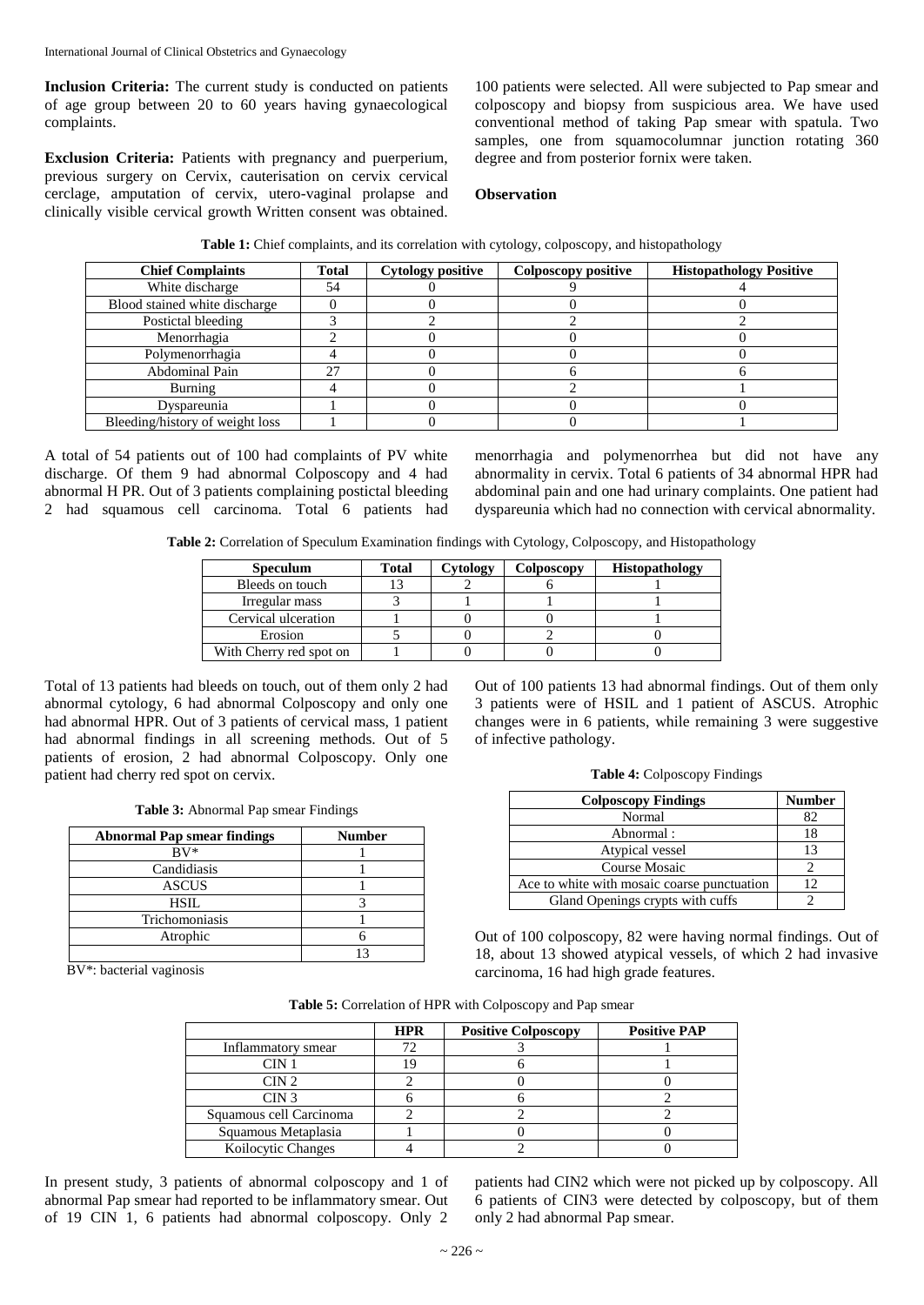**Table 6:** Comparison of colposcopy and Pap smear sensitivity and specificity with Histopathology.

|                      | (9/0)<br>Sensitivitv | <b>Specificity</b><br>$\frac{9}{0}$ | (9/0)<br>PPV | $(0)_{0}$<br>NPV       | $\frac{(0)}{0}$<br><b>Accuracy</b> |
|----------------------|----------------------|-------------------------------------|--------------|------------------------|------------------------------------|
| `ytology             | 14.71%               | 98.48                               | 0.83         | 0.69                   | 70%                                |
| $\bigcirc$ olposcopy | '7%                  | 95.31%                              | 0.84         | $\overline{ }$<br>U.I. | 78.56%                             |

Above table shows that colposcopy has high sensitivity (47%) as compared to cytology (14.71%), but the specificity of cytology is more (98.48%) than that of colposcopy (98.48%) with accuracy of 70% and 78.56% respectively.

**Table 7:** Treatment Modalities

| <b>Treatment Modality</b> | <b>Numbers</b> |
|---------------------------|----------------|
| Antibiotics               | 100            |
| Cryosurgery               | 60             |
| TAH, TAH+BSO              |                |
| Wertheim's Hysterectomy   |                |

Above table shows about treatment modalities that we offered to the patients. All patients were treated with antibiotics only or along with cryotherapy or hysterectomies. Total 13 patients had undergone hysterectomies of which 2 had Wertheim's hysterectomies and 11 had total and pan hysterectomies.

#### **Discussion**

Awareness and willingness in participating the screening programme is still low in our set up. Females strongly resist to get examined per vaginally as it makes them feel like breaching their privacy. Patient seeks medical advice only if they have some complaints like commonly PV white discharge, abdominal pain or urinary and menstrual complaints. That was the reason; the patients who underwent screening were having some genitourinary symptoms that are included in the study. This scenario has to be changed when we want to reduce morbidity and mortality due to malignancy of cervix.

Out of 100, 54 patients had complaints of PV white discharge and 13 patients had abnormal findings on Pap smear. Out of 13 only 3 patients were of HSIL and 1 patient of ASCUS and in 6 women atrophic changes were found, while remaining 3 were suggestive of infective pathology. The common infections are trichomonas, candidiasis and bacterial vaginosis. In most of patients the cause for white discharge was local inflammation. Out of 100 patients, 60 had Histopathology of inflammatory smear. The 2 cases of invasive carcinomas detected on Histopathology, both had a complaints of postictal bleeding. Cervical carcinoma does not have any symptoms unless advanced stage occurs. So there comes a role of having screening in early stages.

An ideal indicator of screening methods is one which has good sensitivity and specificity and much concern has arisen recently to develop a better screening test for the disease prevention. Specificity of cytology in our study was very high 98.8% - Shastri *et al.* also reported high specificity of cytology from Tata Memorial Mumbai<sup>[2]</sup>.

In present study, the overall positive predictive value for CIN was high in cytology in correlation with histopathology (95.92% for CIN 3 and 81.63% for CIN 1). This correlates with the findings of Bendet who reported statistically significant agreement between cytology and histology in one grade of disease. CIOCAM also reported overall concordance of 86.9% between histopathology and Pap smear in their series of 3,229 women [18]. Thon reported sensitivity to 77% PPV and nonpositive predictive value (NPPV) of 45% of Pap smear. In statistical analysis report of 2001 PPV of CIN III was 80%.

 $[14]$ . In present study the sensitivity of cytology is very low especially for CIN1 (5.26%) and 33.33% for CIN3. In recent years, a large number studies have found addition of HPV test along with liquid based cytology improves sensitivity of Pap  $[4, 6]$ 5] , Liquid based cytology reduces sampling error and inclusion of endocervical cells with the use of endocervical brush. Doing alone HPV testing has greater sensitivity (approximately 90%) and reproducibility [6]. However, it has slightly decreased specificity for cervical intraepithelial neoplasia (CIN) 2 and 3 when compared with cytology  $[7]$ . Besides, this test in women less than 30 years has no value as these women have a high prevalence of transient infection and a low prevalence of underlying high-grade lesions<sup>[8, 9]</sup>. However, studies concerning the diagnostic value of comparison with HPV testing plus cytology with isolated cytology have been rarely reported. Systematic review and meta-analysis by Tong Li**,** Yan Li *et al* de menstruate that combination of HPV testing and cytology method in screening cervical cancer was superior to isolated cytology method in sensitivity, while was inferior in specificity [10]. The another advantage of combining Pap and HPV testing may help us to triage ASCUS and HSIL so that in selective patients can be subjected for colposcopy.

Some studies have found high sensitivity of colposcopy up to 100% [11, 12, 13] . In present study we found sensitivity of colposcopy was only 47%.It may be due to intraobserver differences, presence of keratosis, and the high incidence of ace to white epithelium. Acetowhite area due to immature squamous cell metaplasia & inflammatory lesion seem to be responsible for large number of false positive findings. In present study we have found: out of 12 colposcopy showing acetowhite area, 2 patients had only ace to white area without other changes & had normal HPR. Remaining 10 patients had either atypical vessels / negative iodine uptake & coarse punctuation which showed association with CIN changes.

Specificity of colposcopy in our study was measured for CIN 1 and CIN3 separately. Low specificity of colposcopy for CIN1 (95.06%) compared to Pap smear (98.77%).When thinking of low specificity, appearance of ace to white area like faint, dense with sharp/diffuse margin, rapidly appearing and persisting as it changes the grading from low to high grade which have a subjective variability and have an impact on interpreting the findings. Sometimes latent HPV infection and sub mucosal vessels are misinterpreted as atypical vessels. Use of Reid Index is advised by Ferris DG *et al* to reduce intraobserver variability. The Reid Index considers 4 Colposcopic signs which include lesion margins, colour of ace to white, blood vessels & Iodine staining. It is said that Reid score is 90% accurate in predicting histological findings as grading system ration on critical analysis trivial findings will not be over interpreted [15]. Need for interpretation with Reid's scores to be evaluated further to improve the predictability and accuracy of the method. In present study cytology has low Sensitivity (5.26%) as compared to colposcopy (33.33%) for CIN1.

In present study Koilocytic changes are seen in 4 patients who indicate HPV infection. Of them only 2 had abnormal colposcopy changes & only 1 patient out of 4 had abnormal Pap smear. Koilocytic changes have no much significance as below 30 years it may come which will get cleared eventually. Seckin reported a very high incidence of HPV-related lesions (64.5%)